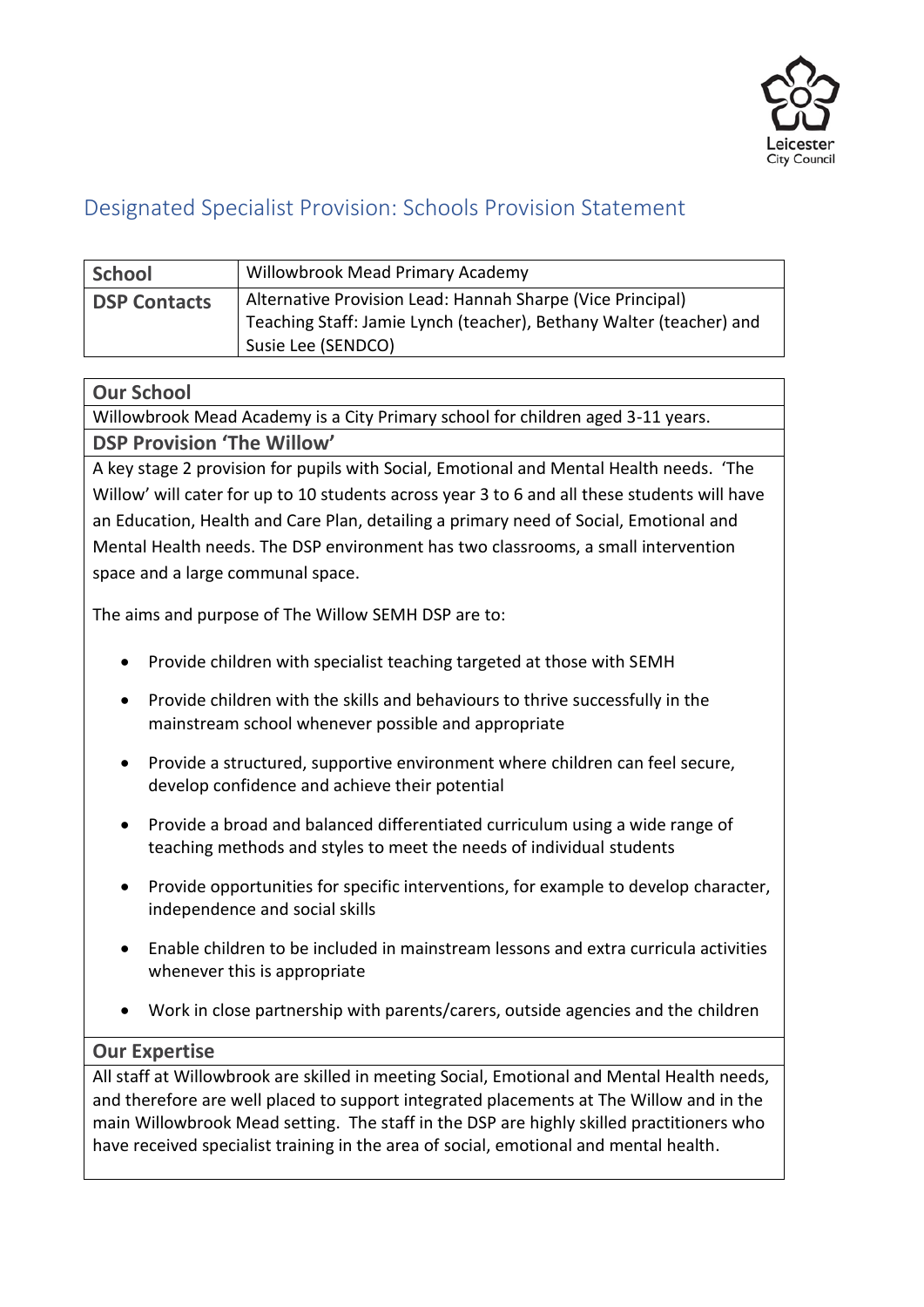

Our Removing Barriers to Learning Team have extensive experience and training in meeting the needs of children with emotional difficulties and will work closely with the children and staff at the DSP.

The Trust Intervention Team also support as required.

# **Our Facilities**

The DSP has 2 classrooms, a small intervention space and access to a communal social area. The DSP is a formal learning environment which uses a highly engaging curriculum that is adapted to need and ability but still in line with that being taught in the mainstream setting to support re-integration. Children are taught with higher ratios of adults to students and in significantly smaller sized classes. Teaching and learning is delivered to ensure accelerated progress is made and the focus is always on engagement and progress. Where appropriate, specialist teachers may work with children and pupils will always have access to a sports coach for PE. The behaviour policy in the DSP is structured and consistent to support positive language and restorative practice.

Students in the DSP have access to a wide range of specific interventions designed to meet the needs of the individuals; examples of these are: emotional literacy, life skills sessions as well as specific interventions such as phonics if required. They will also have access to a range of enrichment opportunities to support SEMH needs.

Students attitude to learning is assessed against each subject whilst in the DSP and those children that reach silver and gold pathways in specific areas will access these lessons in the mainstream classroom with the close monitoring and support of a behaviour mentor.

During non -structured times, students are supported by staff that model the correct behaviour. Adults support students with their social and interaction skills and help them develop their personal independence skills. During these periods, children will have access to the DSP's outdoor provision; this including a small football pitch/playground.

**How we work in partnership with parents/carers and families-**

Once a place in the DSP has been finalised, the child will be offered transition visits, including initial visits with parents. The child will receive a 'My New School' booklet that contains photographs of their new teachers, classrooms and all other areas they have access to.

When students begin their journey with us, they will gradually build their time up to a full day. For example, their first day may be one hour, the second day two hours, etc… This timescale is flexible and is designed to support all students.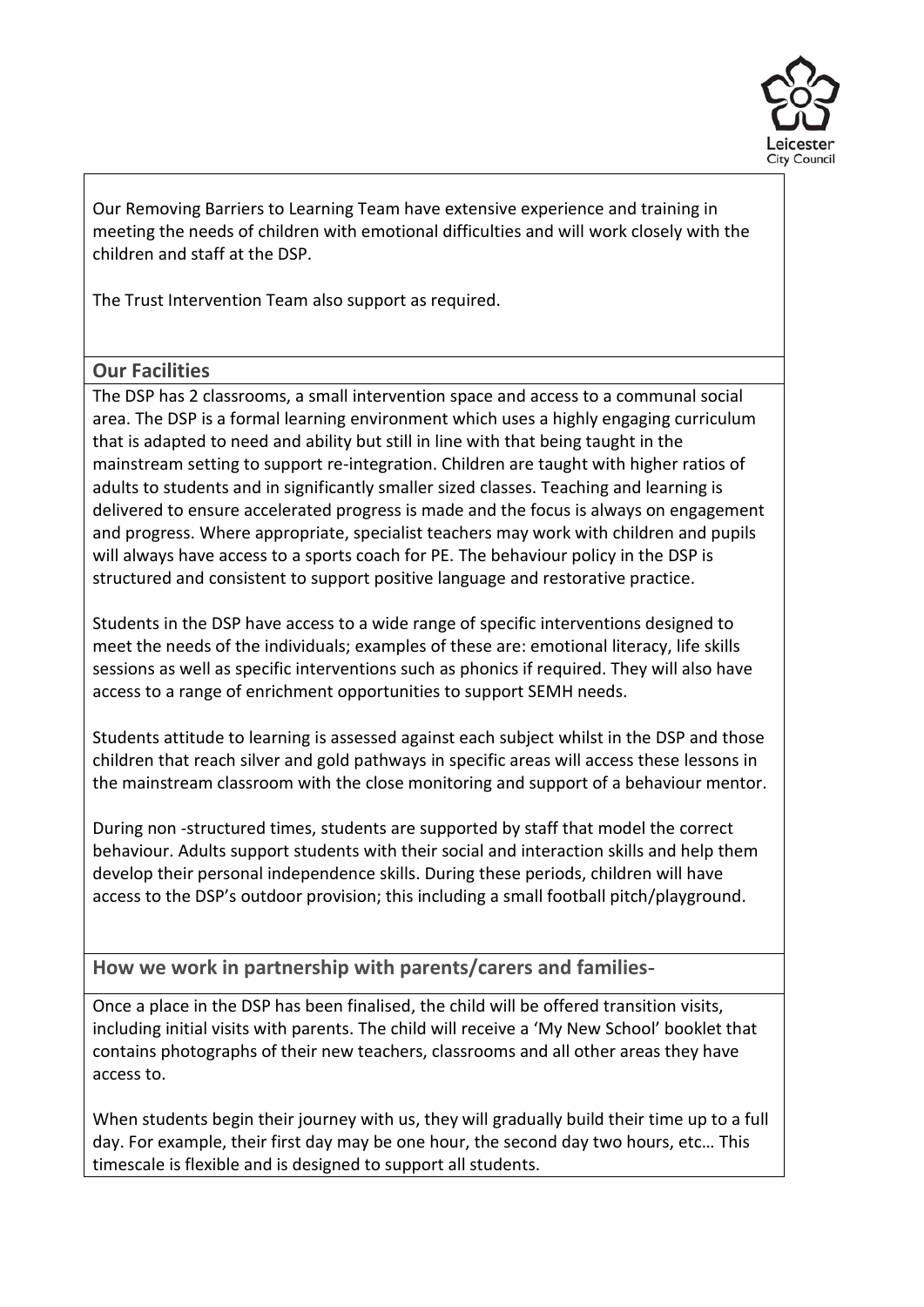

Parents/carers are actively encouraged to be involved with all aspects of their child's education. Parent's evenings are held twice a year and we have annual EHCP reviews. Parents/carers are always welcome to make an appointment or have a telephone conversation to discuss any concerns they may have.

All parents are contacted via telephone at least once per week. Staff are supported to share positive progress as frequently as possible.

Transport is provided in accordance with the Local Authority SEN transport policy. **What your child will study**

The DSP reflects the inclusive nature of the school. All students in the DSP follow a broad and balanced differentiated curriculum, which meets the requirements of the National Curriculum at an appropriate level.

The curriculum is flexible and is adapted to meet individual needs. There are different pathways within the DSP that cater for different needs and curriculums support this.

The students in the DSP will receive individualised interventions to support their learning. Staff will incorporate the students' strengths and interests in their planning to ensure their long-term outcomes in their EHCP are also addressed.

Students will access a curriculum that supports high levels of engagement with personalised learning. Furthermore, an emotional literacy curriculum supports students SEMH needs.

**Setting targets/Pupil Passports**

All students have individual Pupil Passports, which include SEMH outcomes as well as academic targets.

Progress towards these short-term outcomes are continually monitored and formally reviewed three times a year (once will be at the annual EHCP review) with parents/carers, and if appropriate, the child, in accordance with the revised SEN Code of Practice 2014. Pupil voice will always be collated even if the child is not present in the meeting.

At these meetings, new outcomes may be set in collaboration with professionals, parents/carers and the child where appropriate. Students' outcomes are communicated clearly with all relevant parties involved in working with the students e.g. SEMH Team

Students may also undergo other formal and informal assessments, where appropriate, by the DSP team, SENCo and/or outside agencies, such as the Educational Psychologist.